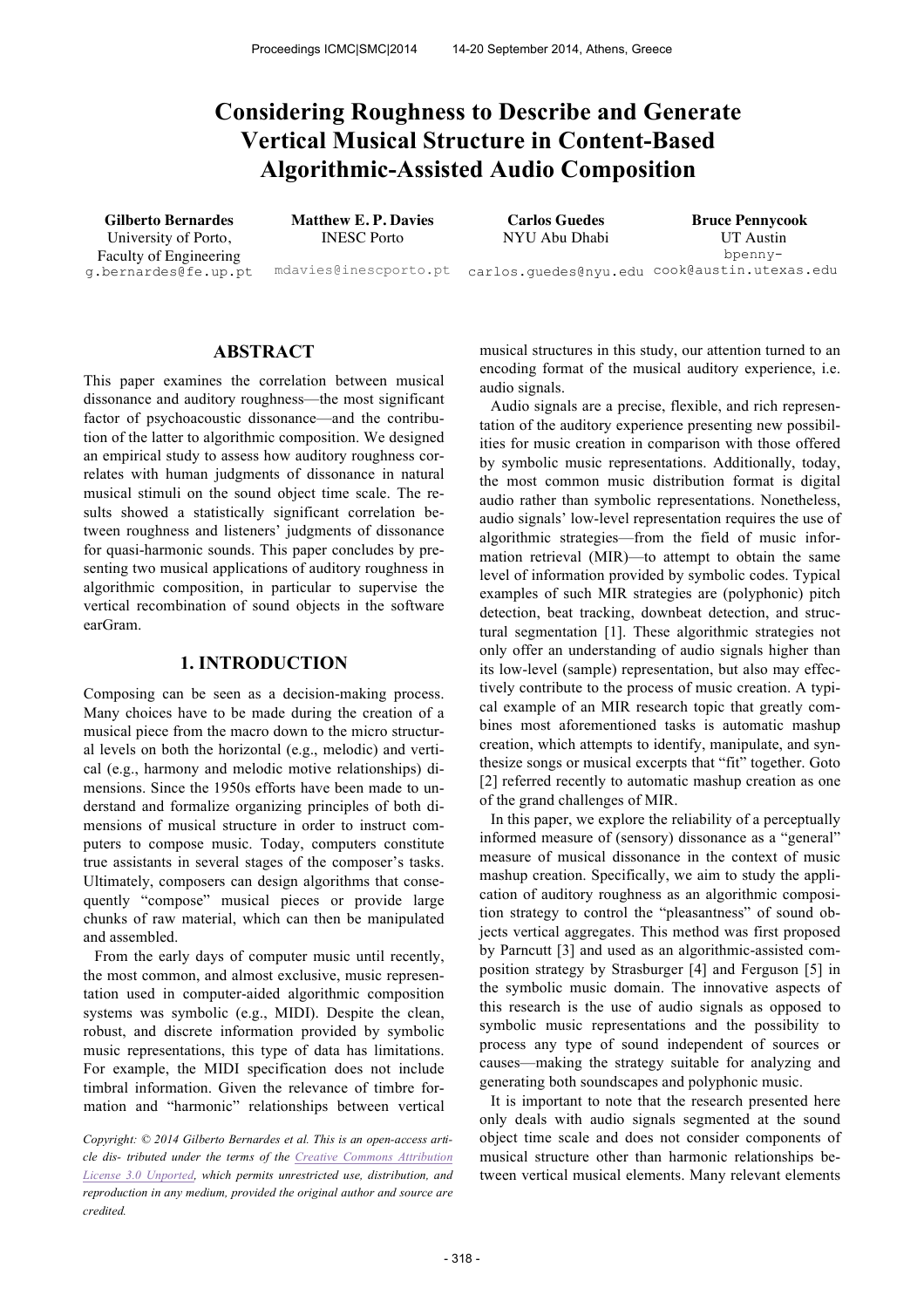that actively contribute to the quality of vertical musical structure such as rhythmic features will not be addressed.

The remainder of this paper is structured as follows. In Section 2 we review algorithmic music strategies for the generation of vertical musical structure. In Section 3 we introduce two important concepts of this research consonance and dissonance—constrain their application in the context of the current research, and present an algorithm for computing auditory roughness. In Section 4 we detail an experiment that aims at investigating how roughness correlates with human judgments of dissonance. In Section 5 we present and discuss the experiment results. In Section 6 we demonstrate how the current research has been applied in the software earGram [6] for recombining sound objects into soundscapes and polyphonic music. Finally, in Section 7 we state conclusions and future work.

# **2. VERTICAL DIMENSION OF MUSIC: AN ALGORITHMIC APPROACH**

The vertical dimension of music is related to the relationship between simultaneous events (e.g., a piano chord or a contrapuntal texture), or the sonic matter (e.g., spectrum of a violin tone), which can occur at several layers of musical structure. For example, at the macro and meso levels of musical structure, a possible strategy to shape the vertical dimension of musical structure is to orchestrate its musical events. On the sound object temporal scale—the structural level of interest here—typical examples of vertical structures are chords and timbre formation/modulation.

The vertical dimension of music structure has been a research topic revisited since the early days of computerassisted algorithmic composition in the late 1950s. The study of vertical musical structure generation is rather evident in algorithmic music strategies for style imitation, i.e. the branch of algorithmic composition that focuses on the formalization of principles extracted from music theory, particular works, or a body of works to generate music that resembles at some level the analyzed music. Some of the topics that have been continuously revisited within this line of research are: the generation of species counterpoint [7, 8]; functional harmony as used in Western music from the  $17<sup>th</sup>$  to  $19<sup>th</sup>$  centuries [9, 10]; the automatic generation of polyphonic rhythms, namely in the context of interactive music systems [11]; and the exploration of serial music operations [12, 13].

Despite the considerable body of knowledge on algorithmic strategies for generating vertical musical structures, very little research on this domain deals with musical events encoded as audio signals or even addresses musical representations other than symbolic music codes. Additionally, most algorithms presented in this domain cannot deal with the low-level representation of audio signals and only process clean and discrete data, in particular the pitch and duration of overlapping events. Despite the accuracy and robustness of pitch detection algorithms for monophonic audio signals, state-of-the-art algorithms for polyphonic pitch detection are not yet very reliable [14]. Therefore, the above-mentioned algorithms cannot consistently manipulate most music encoded as audio signals due to its predominantly polyphonic nature.

An exception to the prevailing use of symbolic representations in algorithmic composition is the recent work in MIR, which has been gradually expanding its area of action towards music creation [14]. One such emerging topic is mashup creation, which makes use of contentbased analysis to retrieve "mashable" material from large databases according to particular audio features like harmonic compatibility [15, 16], or even automatically generate song remixes/mashups [17, 18]. Despite recent efforts, so far, results focus on simple harmonic models, whose matching criteria happens in chroma space (i.e., 12) dimensions) that does not address spectral/timbral properties. Our approach focuses on the study of a model for harmonic incompatibility between vertical sound events rather than the presence of high harmonic similarity, thus offering a broader range of musical possibilities.

# **3. CONSONANCE AND DISSONANCE: AUDITORY ROUGHNESS**

In music, the terms "consonance" and "dissonance" are subject to various misconceptions, confusions, and disagreements as may be shown by their inconsistent definitions in dictionaries, harmony textbooks and books on musical acoustics [19]. Tenney [19] has also shown that both concepts refer to different phenomena depending on historical, cultural (tradition), and musical (composer's idiom or stylistic features) contexts. Additionally, while striving to clarify the semantics of what he calls the "consonance/dissonance-concept" (CDC), Tenney examined the roots and developments of the terms in western musical culture and presented the following five categories in which the terms are addressed distinctly: (1) melodic: distinguish degrees of "affinity, agreement, similarity, or relatedness*"* between melodic intervals; (2) diphonic: sonorous character of simultaneous dyads; (3) contrapunctual: consonance/dissonance defined by role in counterpoint (the important aspect is the context in which it occurs, not the physical properties of the sound); (4) chordal/functional: CDC applied to individual tones in a chord; and (5) timbral: equated with "roughness".

Due to computational limitations, namely the robustness of polyphonic pitch detection algorithms, Tenney's CDC 1-4 will not be considered in this study, because their organization relies on discrete characterization of notes. Our work will focus on timbral CDC because it can be readily measured and its computation measurement is well established.

Harmony resulting from roughness measures largely relates to orchestration, and to a lesser extent to harmonic tonal syntax. Additionally, it is also relevant in electroacoustic music and connected to contemporary approaches to pitch.<sup>1</sup> Barlow was probably the earliest composer to

j

 $1$  Roughness also proved to be helpful in the analysis of contemporary,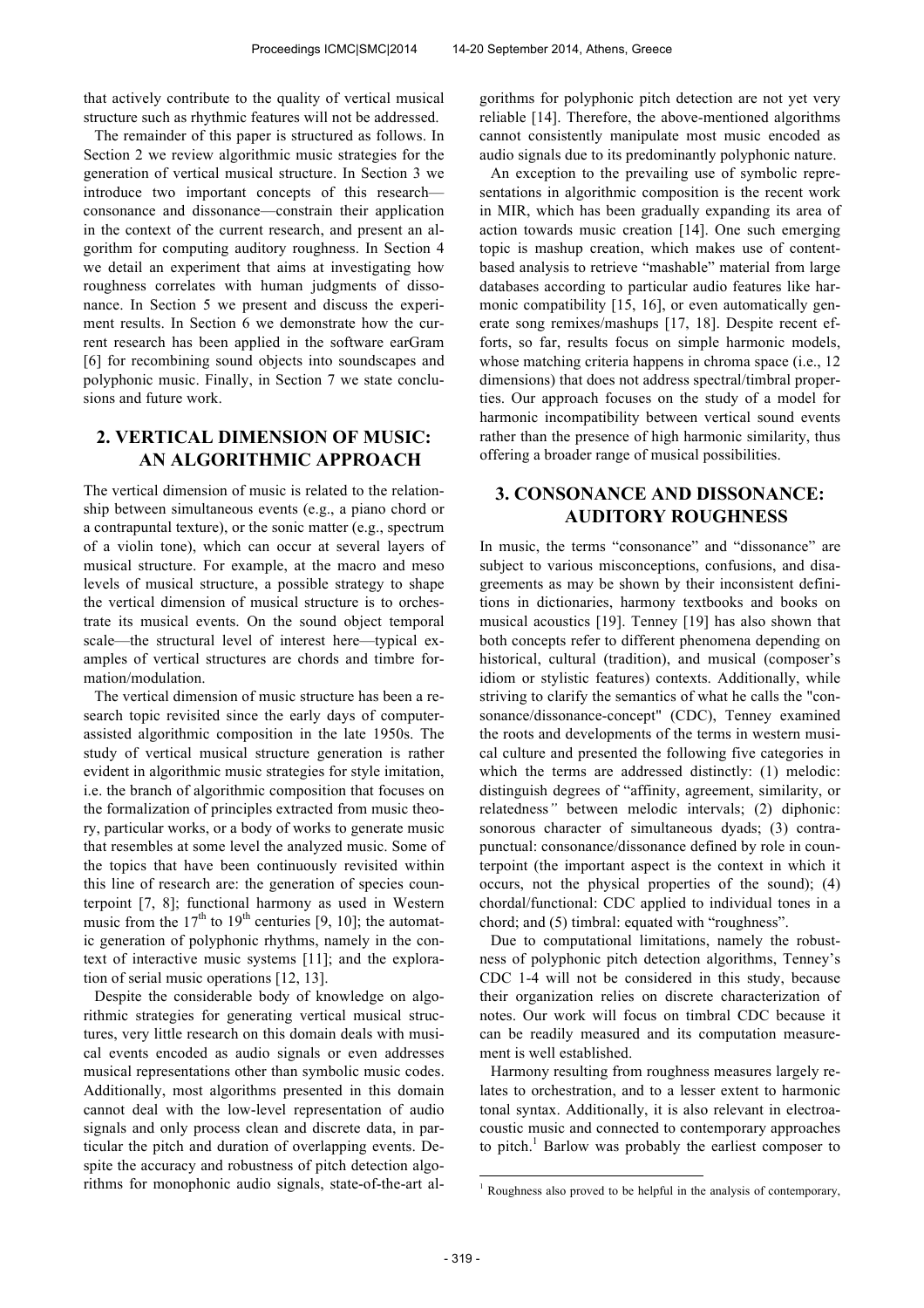use roughness in composition in his piece *Çoğluotobüsisletmesi* (1978). The research behind the aforementioned piece would later be incorporated into the algorithmic composition program Autobusk. Spectral music composers, in their journey of discovery for new sound organizations based on sounds inner structure, also paid attention to the roughness phenomenon. A typical example of spectral music that explores the roughness phenomenon is the opening section of Grisey's *Jour, Contre-Jour* (1979). More recently, we can cite the works of Strasburger [4] and Fergusson [5]. In non-western musical traditions the effect of roughness has also been explored (e.g. Indian *tambura* drone, Bosnian *ganga* singing, and Middle Eastern *mijwiz* and *ganga* singing) [21].

Even if roughness has raised some interest within the music and scientific communities, few current musical applications take advantage of this measure, in particular to analyze large amounts of music as they unfold in time and generate vertical musical structures. A possible reason for this fact is the disconnect between the dissonance models from music theory and psychoacoustics. Nonetheless, despite this disconnect, roughness measures innate and intrinsic human perception phenomena, which contributes for concepts of musical consonance and dissonance [20]. Empirical research has also reinforced and confirmed this relationship. For example, Miskiewicz [22] has shown a strong correlation between how musical dyads are understood in sensory terms and in common tonal syntax. Nevertheless, "musical" dissonance embeds idiosyncrasies such as explicit and implicit rules or schemata that go beyond physics or physiology [20].

Our use of sensory dissonance departs from Terhardt's [23] psychoacoustic theory, which defines the phenomenon as a combination of the three following sound features: (1) sharpness (also addressed as brightness), (2) roughness, and (3) tonalness. Notwithstanding the phenomenon of sensory dissonance being regulated regulated by three factors, we will simply addressed it by its most prominent factor, which is the roughness of a sound, because there isn't a model that describes the interaction of the aforementioned psychoacoustic factors [24].

The roughness of a sound is the physical correlate of amplitude fluctuations [21] (also addressed as "beatings") produced when two frequencies are a critical bandwidth apart, which is approximately one third of an octave in the middle range of human hearing [23]. The sensation of "roughness" or "fast beats" occurs when the rate of two frequency amplitude fluctuations are over 20 Hz up to a critical bandwidth. Dissonant sounds within this approach produce "fast beats", and consonance is the absence of such beating sensation.

Timbre can also affect our subjective experience of musical dissonance and harmonic progression [24]. In particular, partials of complex tones can also produce a beating sensation when the same conditions are met, i.e., when they are a critical bandwidth apart. As a result, the timbre of complex tones can affect our experience of roughness. This evidence was concluded since the early experiments on this domain; however, only recently research on this domain started tackling this issue more systematically, i.e., investigating and developing algorithms to measure roughness between sonorities, taking into account the effects of timbre and microtonal inflection [24, 25]. Still, the latest most significant experiments on this domain rely on "artificially" created sounds (synthesized sounds with highly controlled parameters) or simplistic examples (e.g., the monophonic instruments sounds). To our knowledge, empirical studies on auditory roughness have not addressed natural and complex musical stimuli and do not represent the variability that can be present in natural music listening situations, which differ from "synthetic" ones in a number of ways, such as amplitude and phase of the partials, attack cues, etc. Consequently, despite the unpredictable factors associated with natural and complex musical stimuli, no clear knowledge exists about the correlation between natural musical stimuli and human judgments of dissonance as understood in tonal music syntax, as we study here. Before delving into the experiment, we should clarify the roughness measure used in the current study.

The roughness computation used in our experiments and in the musical applications detailed and discussed in the reminder sections of this paper uses Porres's implementation [24] of Parncutt's roughness  $(\rho)$  measure [26]:

$$
\rho = \sum_{j=0}^{n} \sum_{k=1}^{n-1} \frac{a_j \cdot a_k \cdot g(f_{cb})}{a_j^2} \tag{1}
$$

where *aj* and *ak* are the amplitudes of two frequencies being compared; *fcb* is the distance between the frequencies in critical bandwidths (Bark); and *g(fcb)* is a "standard curve" developed by Parncutt (equation 4) that models experimental data of Plomp and Levelt [27]. To convert a frequency *f* from Hz to Bark, we use the equation proposed by Barlow [28], which merges Terdardt and Traunmüller:

$$
z = \begin{cases} 13.3 \cdot \operatorname{atan}\left(3 \cdot \frac{f}{4000}\right), & f < 219.501\\ \left(\frac{26.81 \cdot f}{1960 + f}\right) - 0.53, & f > 219.501 \end{cases} \tag{2}
$$

Traunmüller's equation (equation 2, lower row) has an added correction factor for values of *z* > 20.1:

$$
z' = z + 0.22 \cdot (z - 20.1) \tag{3}
$$

$$
g(f_{cb}) = \begin{cases} \left(e(\frac{f_{cb}}{0.25}) + e^{(-\frac{f_{cb}}{0.25})}\right)^2, f_{cb} < 1.2\\ 0, f_{cb} > 1.2 \end{cases} \tag{4}
$$

We used Pure Data's external *sigmund~* developed by Puckette to extract pairs of frequency and amplitude of the 50 most prominent peaks of the spectra.

j non-tonal and non-western music and performance where traditional analytical systems fail, and for the exploration of arbitrary musical scales or tunings other than the 12 temperate scale [20].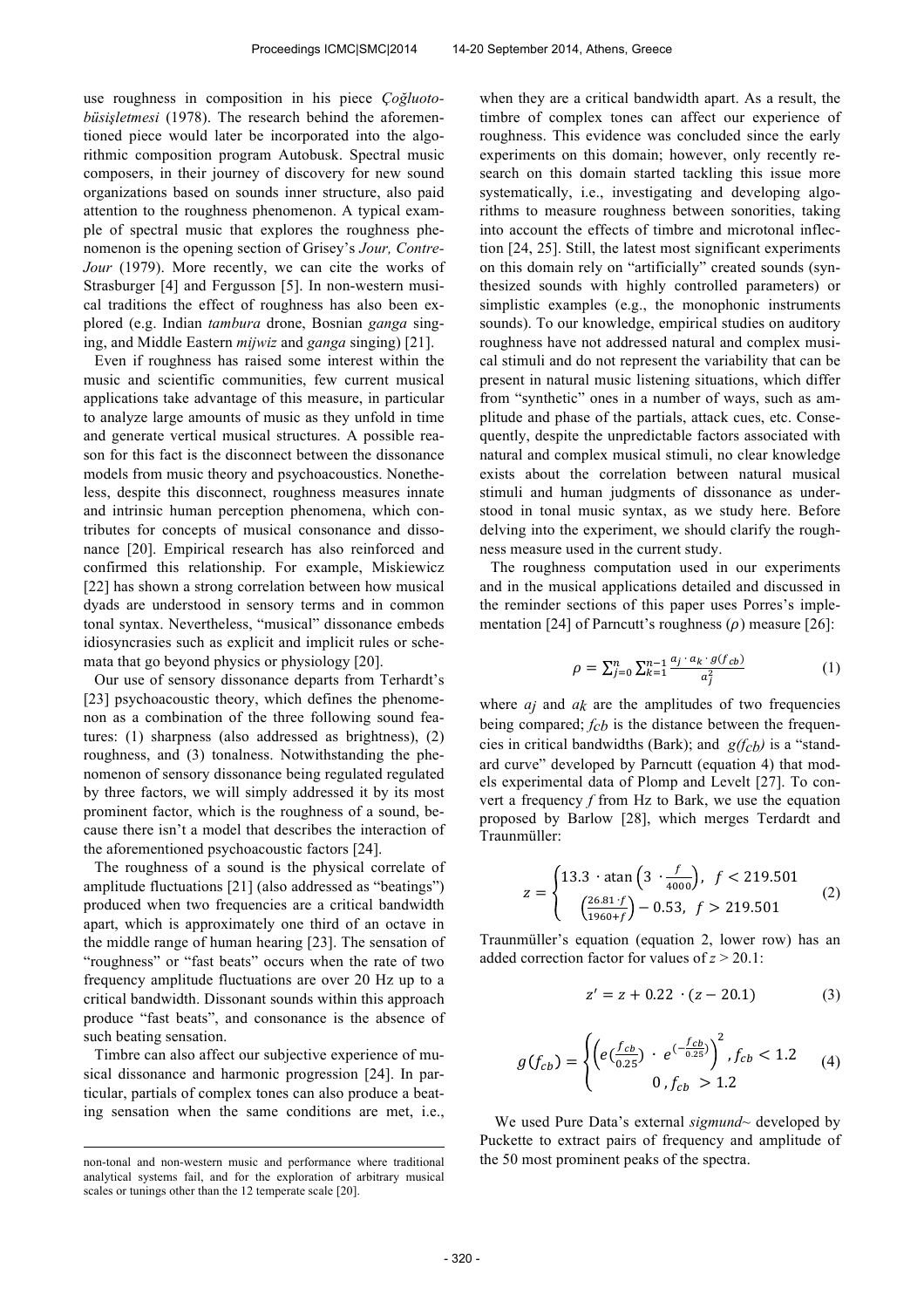## **4. EXPERIMENT**

An experiment was carried on to assess how well auditory roughness can be applied as a "general" measure of musical dissonance. The experiment consisted of a listening test, which aimed to evaluate the relationship between human judgment of dissonance and roughness, with the hypothesis that human judgment would be correlated with roughness. Specifically, we expect a negative correlation between both variables, because, to simplify the experiment, the scale of the human ratings was inverted in relation to the measure of auditory roughness. Additionally, we conjecture that the presence of non-pitched sonorities may bias the established hypothesis.

We created 3 datasets for the listening experiment, each with 150 musical stimuli with duration between 1-2s, resulting from the overlap of different sound events. The 3 datasets encompass the following sound types: (1) quasi-harmonic sounds (clarinet notes and piano chords); (2) quasi-harmonic and non-pitched percussion sounds (clarinet notes, guitar motives, and drumbeats); and (3) environmental sounds (field recordings of a park and a forest). Then, for each stimulus, we calculated its roughness using the algorithm described at the end of Section 3. We then sorted the values of each dataset in an ascending order, divided the entire range of values in five equal parts, and randomly selected three stimuli from each part in order to guarantee that the musical stimuli used in the experiment covered the entire range of auditory roughness per dataset. In total, each participant was asked to rank 45 musical stimuli—15 musical stimuli per dataset.

The experiment was run as follows: for each new excerpt the participants were asked to rate the degree of dissonance of each stimuli on a 1-5 scale, with 1 being very dissonant and 5 very consonant. The three datasets were evaluated separately, and the order of the stimuli was randomly selected. To allow the participants to get familiar with the experiment there was a short training phase prior to starting the main experiment.

In total, 41 participants were recruited to take the experiment (22 males and 19 female, with ages ranging from 18 to 27 years old). Since musical training could affect the type of judgments, we restricted the participants to classically trained music students undergoing a bachelor's or master's degree. The participants were not paid for taking part in the experiment.

# **5. RESULTS**

To examine the results of the listening test we first computed the mean values of all participants' dissonance ratings for each stimulus and then, for each corpus, we computed the Pearson correlation coefficient between the mean values of the human dissonance ratings and roughness.

The results indicate a statistically significant negative relationship between roughness and user judgments for quasi-harmonic sounds (dataset 1), and no significant relationship for the two remaining sets (Table 1 presents the Pearson correlation coefficient results for the three datasets and their statistical significance and Figure 1 depicts in a scatter plot the relationship between the experiment variables for the 3 datasets). The negative correlation observed in datasets 1 and 2 results from the fact that the human ratings and roughness scales are inverted, i.e. the most consonant sounds are values close to zero according to the roughness measure used and correspond to the maximum value (5) in the human ratings scale (1- 5).

|           | Pearson correlation | Statistical        |
|-----------|---------------------|--------------------|
|           | coefficient $(r)$   | significance $(p)$ |
| Dataset 1 | $-0.7754$           | ${}_{0.001}$       |
| Dataset 2 | $-0.4571$           | 0.09               |
| Dataset 3 | 0,0863              | 0.76               |

**Table 1.** Correlation between human judgments of dissonance and roughness for three different datasets of sound stimuli (see section 4).



**Figure 1**. Scatter plots exposing the correlation between roughness and human judgments of dissonance by trained musicians for three datasets of sound stimuli.

Despite being non-significant, dataset 2 still presents some degree of correlation between roughness and human judgments of dissonance, which is unverified in dataset 3. This phenomenon may result from the increasing level of inharmonicity of dataset 3 in comparison with dataset 2. However, additional research is necessary to verify this hypothesis. Additionally, the participant's ratings of dataset 3 may suffer from some inconsistency due to a lack of understanding of the concept of dissonance/consonance in environmental sounds. We believe that this fact is due to the lack of exposure of the participants to these types of sounds in an analytical manner given their musical background (which typically does not consider environmental sounds as "musical sounds").

Summarizing, the experiment results show a high degree of correlation between human judgments of dissonance/consonance and auditory roughness for quasi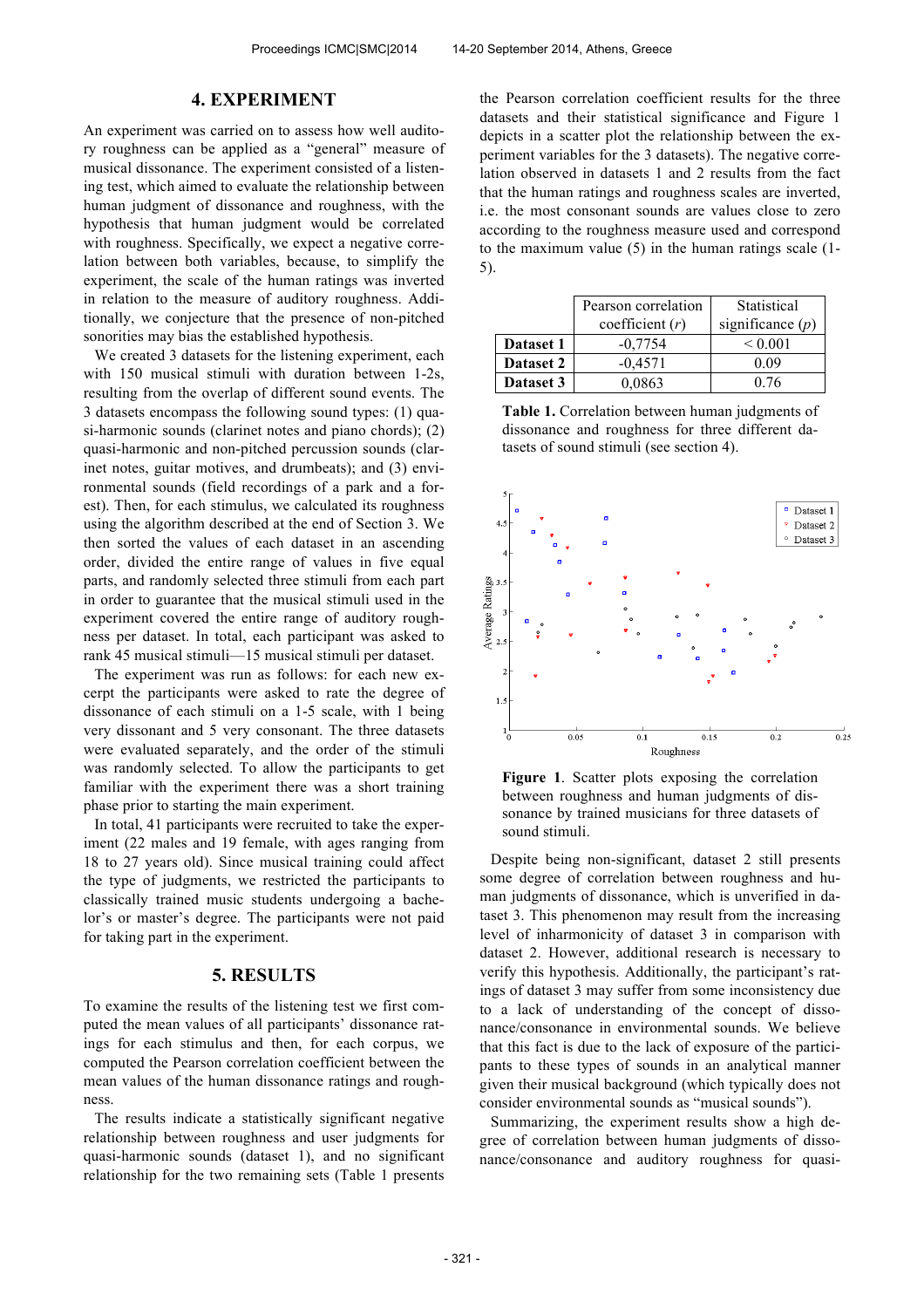harmonic sounds and no significant relationship for, or in the presence of, non-pitched sounds.

# **6. MUSICAL APPLICATIONS**

The use of auditory roughness in computer music has a large range of applications in musical analysis and composition, in particular to describe and/or generate vertical musical structures. In terms of analysis, the use of roughness may provide some insights about the organization of the vertical dimension of music at specific times, or provide a curve that exposes the temporal evolution of the roughness of a particular composition. Auditory roughness is not a guaranteed measure of musical dissonance which is a subjective and context-dependent concept nevertheless, there's a strong correlation between the two concepts, which makes roughness a good measure to analyze music where no score is available, for music outside of the Western music tonal vocabulary for which strict rules are known in advance, or to automatically analyze large amounts of music. In terms of composition, the most strikingly aspect of roughness is the possibility to systematically organize non-harmonic sonorities according to a "timbral grammar." This includes two important areas that lack a systematic approach to the task: (1) all possible tunings related to timbres, (2) extending soundobjects *solfège* with a sort of "tonal" vocabulary, taking over the role of pitch and harmonic syntax in Western music.

In the context of our work auditory roughness was used to regulate the quality of vertical musical layers of sound objects in earGram [6], a concatenative sound synthesis (CSS) software for content-based algorithmic-assisted audio composition. Even if CSS deals primarily with the horizontal dimension of music, i.e., the generation of musical sequences, current practice expands the technique to the synthesis of overlapping units [29, 30]. Despite the popularity of this new approach, the resulting sound quality of the vertical superposition of audio units has been overlooked. Specifically, roughness was used in earGram to regulate the dissonance of overlapping audio units in two "playing modes" of the software: shuffMeter and soundscapeMap. ShuffMeter was designed to recombine sound objects into phrases characteristic of a userassigned meter and soundscapeMap the manipulation and synthesis of soundscapes. Both methods allow the generation of several concurrent vertical layers by superimposing sound objects. A detailed description of both algorithmic strategies and particularly how they apply roughness to guide vertical musical structure follows. Both algorithmic strategies rely on a corpus of structurally segmented-analyzed/described sound objects to generate musical sequences. For a comprehensive explanation of the foundations and implementation of the software and in particular to the analytical modules of the system please refer to [6].

## **6.1 ShuffMeter**

ShuffMeter relies on music theory knowledge to guide the generation of musical sequences that reflect a userassigned meter. The generation of patterns characteristic of a given meter result from the stochastic recombination of units with different stresses given by a metrical template generated by Barlow's metrical indispensability algorithm [31]. We ascribed the template representation to two audio descriptors: loudness and spectral variability, because spectral and loudness changes are most likely to occur on stronger metrical accents [32]. The template may be altered during performance to regulate the smoothness and loudness of the generated phrases by regulating the clusters' color position on interface (see Figure 2). ShuffMeter also allows the creation of up to 8 synchronized vertical layers, each assigned to a sub-space of the corpus. The corpus is automatically divided into groups that expose common characteristics by clustering algorithms. Although the algorithm may adopt any "type" of temporal unit, it conveys better results when using units segmented on a beat basis.



**Figure 2**. ShuffMeter's interface.

Roughness was used in shuffMeter to supervise the quality of overlapping of units. Prior to generation the user must define a guiding layer and all remaining layers that must conform to it. This user input is mostly necessary because, to achieve better results, one must exclude from the roughness quality assessment non-pitched sounds (as shown by the experiment results). At each iteration, from the set of units that have a spectral variability and loudness corresponding to a particular metrical accent, signed layers will weight the decision of the best matching unit according to the minimum roughness values between the candidate units that will be overlapped with the guiding layer.

#### **6.2 SoundscapeMap**

SoundscapeMap defines target phrases to be synthesized by navigating in a two-dimensional plane, whose axes are assigned to musical features that control the den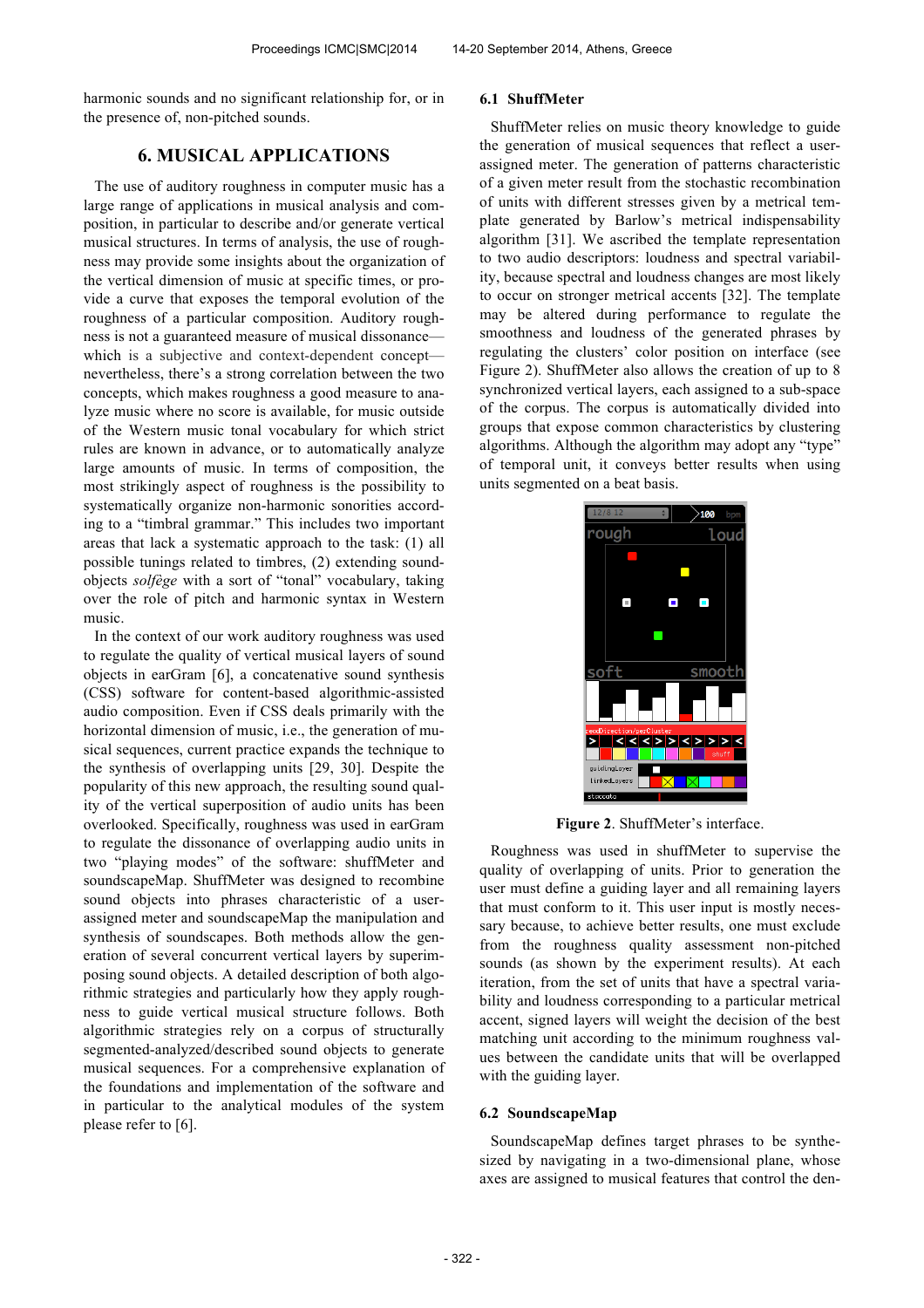sity and the "sharpness" of the sound events (see Figure 2). Smoothness (*x*-axis) controls the stability (amplitude, pitch, and timbre changes) of the synthesis and is assessed by the (non-normalized) spectral flux of the audio units. Density (*y*-axis) regulates the number of units played simultaneously and ranges from one to five.



**Figure 3**. SoundscapeMap's interface.

Despite the disconnect between "musical dissonance" and roughness for non-pitched sounds, roughness still measures important auditory phenomena. Therefore, in soundscapeMap the user can control the roughness' degree of overlapping units. In order to do so, the user must define a region of roughness in which the units should preferably fall on a slider. Consequently, at each iteration, the algorithm restricts the corpus to units that have roughness values that fall within the selected range in relation to the last played unit. If the algorithm does not retrieve any units, it searches for the closest unit to the specified range of sensory dissonance.

#### **7. CONCLUSION & DISCUSSION**

In this paper we detailed an experiment that aimed at evaluating the correlation between auditory roughness and the Western concept of musical dissonance assessed by the empirical judgment of trained musicians. The experiment results showed a statistically significant correlation between the two variables for quasi-harmonic sounds. In addition, the relationship between the variables appears to show a decrease in correlation when sound inhamonicity increases.

The results of the experiment helped refining the design of two algorithmic composition algorithms (shuffMeter and soundscapeMap) embedded in the software earGram that concatenate and layer short snippets of audio into musical phrases characteristic of a given meter and soundscapes. Specifically, we used auditory roughness to control the degree of dissonance of vertical musical structures resulting from the overlap of two or more audio units. Despite the poor results concerning the relationship between "musical consonance" and roughness for nonpitched sounds, roughness still measures important perceptual phenomena of environmental sounds (as used in soundscapeMap), which makes it suitable to regulate the generation of any audio signal independently of their cause and musical context. Nonetheless, users must be aware that the relationship with tonal musical syntax appears to decreases with increased inharmonicity. Both the software and several sound examples are available at: https://sites.google.com/site/eargram/.

 Even if the results of the experiment detailed here enlighten the relationship between roughness and musical dissonance and although roughness shows great value for music analysis and composition by providing a quantified measure of (sensory) dissonance, its application in algorithmic composition needs ultimately to rely on human judgments to verify or adapt the harmonic syntax to the application context of the creative task at issue. Roughness alone does not guarantee good artistic results, just as consonant sounds are not necessarily preferred to dissonant. In fact, listeners tend to prefer a certain optimal amount of dissonance, complexity, or information flow [33]. Thus, more research is necessary to understand and formalize effective strategies for regulating the dissonance levels of the musical surface. This contrast forms one of the key ingredients of music composition, in which dissonant chords are used to create feelings of tension that are later released by consonant chords. In future work we intend to further study the application of roughness as an algorithmic composition strategy, mainly by understanding its relation with musical tension.

#### **Acknowledgments**

This research has been made possible by the funds of the Fundação para a Ciência e a Tecnologia (FCT) postdoctoral grant SFRH/BPD/88722/2012, and the Media Arts and Technologies project (MAT), NORTE-07-0124- FEDER-000061, financed by the North Portugal Regional Operational Programme (ON.2–O Novo Norte), under the National Strategic Reference Framework (NSRF), through the European Regional Development Fund (ERDF), and by national funds, through the Portuguese funding agency FCT. The presentation of this research at ICMC-SMC was partially supported by the Music Program at the New York University in Abu Dhabi.

## **8. REFERENCES**

- [1] A. Klapuri and M. Davy (Eds.), *Signal Processing Methods for Music Transcription*. Springer-Verlag New York, 2006.
- [2] M. Goto, "Grand challenges in music information research," in M. Muller, M. Goto, and M. Schedl (Eds.), *Multimodal Music Processing*, pp. 217–225. Dagstuhl Publishing, 2012.
- [3] R. Parncutt, "A psychoacoustical model of tonal composition," *Proc. of the Int. Computer Music Conference,* Montreal*,* 1991, pp. 210-213.
- [4] R. Parncutt and H. Strasburger, "Applying psychoacoustics in composition: 'Harmonic' progressions of 'non-harmonic' sonorities," *Perspectives of New Music*, vol. 32, no. 2, pp. 1-42, 1994.